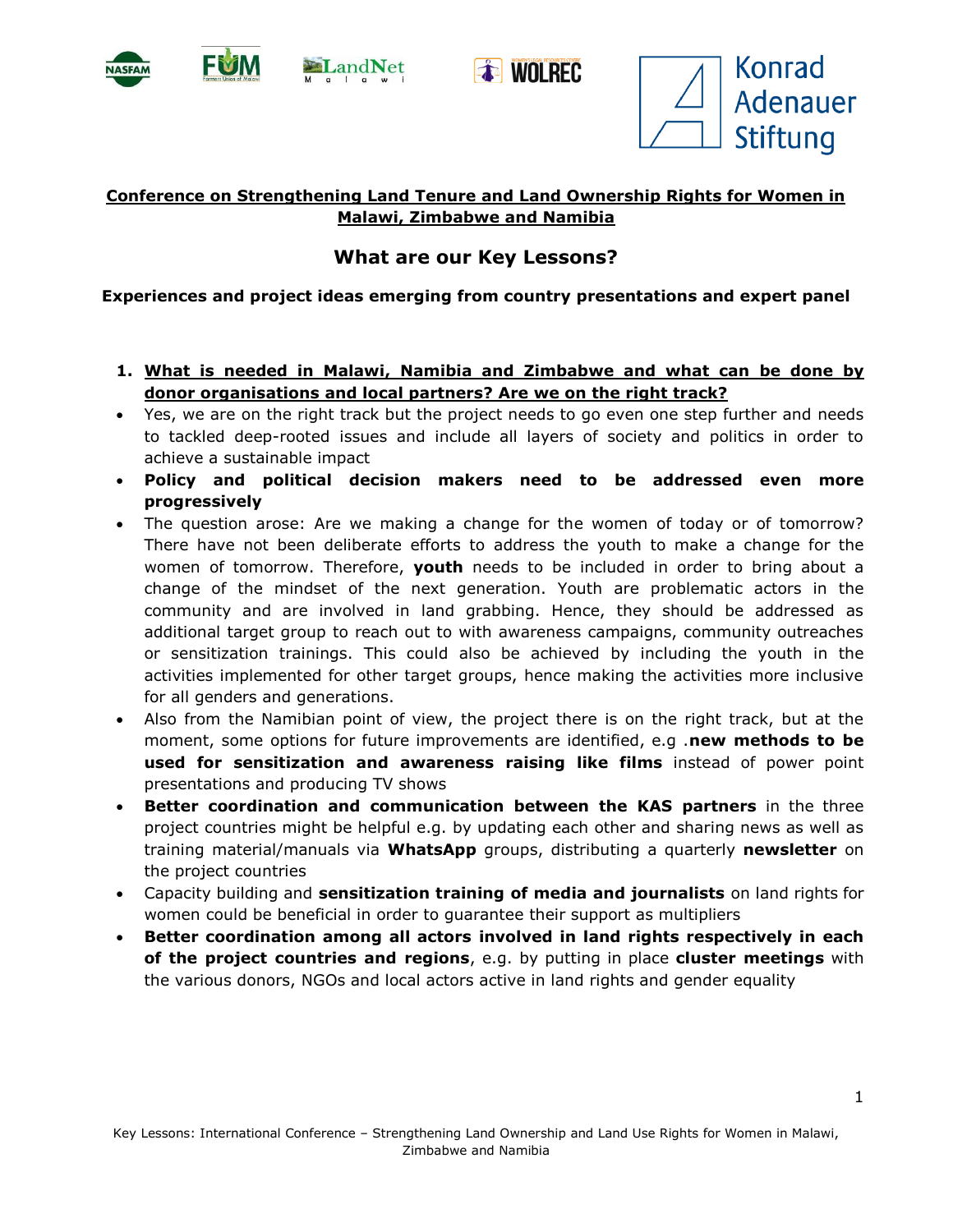







 $\mathcal{P}$ 

- **2. Who should be our main target groups? How does the relation between the various groups affect the implementation of the land law?**
- **Traditional authorities** play a crucial role and are the gatekeepers within the communities. Those are the ones who we need to foremost address in order to induce a sustainable change and ensure the sustainable implementation of women´s land rights
- **3. How can a dialogue on the political levels be stimulated, encouraged and maintained? Which specific political levels, individual politicians or committees should be addressed by our project in Malawi and Zimbabwe?**
	- Especially in Zimbabwe, the various and **different layers of politicians** need to be addressed, **influential personalities and multipliers within the communities** (e.g. councilors, local politicians etc.) need to be targeted as well as politicians and institutions on a national level (e.g. **Ministries, Land Commission**, MPs,…). It could be a strategy to co-opt members of Parliament: **lobbying MPs at provincial level to forward this to national level.**
	- In Zimbabwe, there is even a **Council of Chiefs,** headed by President of Chiefs, this institution could be included as well. In Zimbabwe, there are **village development committees**, which are attended by the chiefs  $\rightarrow$  structures are in place where all the relevant local politicians are.
	- Although in Malawi there is no council of chiefs, the various **cultural groups and their leadership** could be addressed. Another important political element could be the **Women Parliamentary Caucus** that can be specifically targeted by lobbying and advocacy activities in Malawi.
	- The issue of land deflects itself in many other discussions: It is one aspect that is pushing trade and FDIs. Those various discussions can be used, included and taken up by our project in order to raise awareness.
	- **Continuity** is important: An ongoing dialogue and communication with the political system and structures on national and local level is relevant (implementing an activity every month or every other two weeks would be very beneficial).
	- Since some **religious groupings** are highly influential, it could be considered to include them/their leaders as target groups in Malawi and Zimbabwe on the higher level.
	- For Zimbabwe and Malawi, conducting a detailed stakeholder and risk analysis that takes into account the overall land management infrastructure which is in place in both countries might be beneficial. Which actors can best support the project? Which target groups should be addressed in which manner and by which kind of activity? Who can assist how?
	- Strengthening the relationship with politicians: Beyond going to ministries and doing advocacy and lobbying and briefing them? Statement of the ministry: You cannot force people to cooperate; this project is not surprising and not unique. There is still a long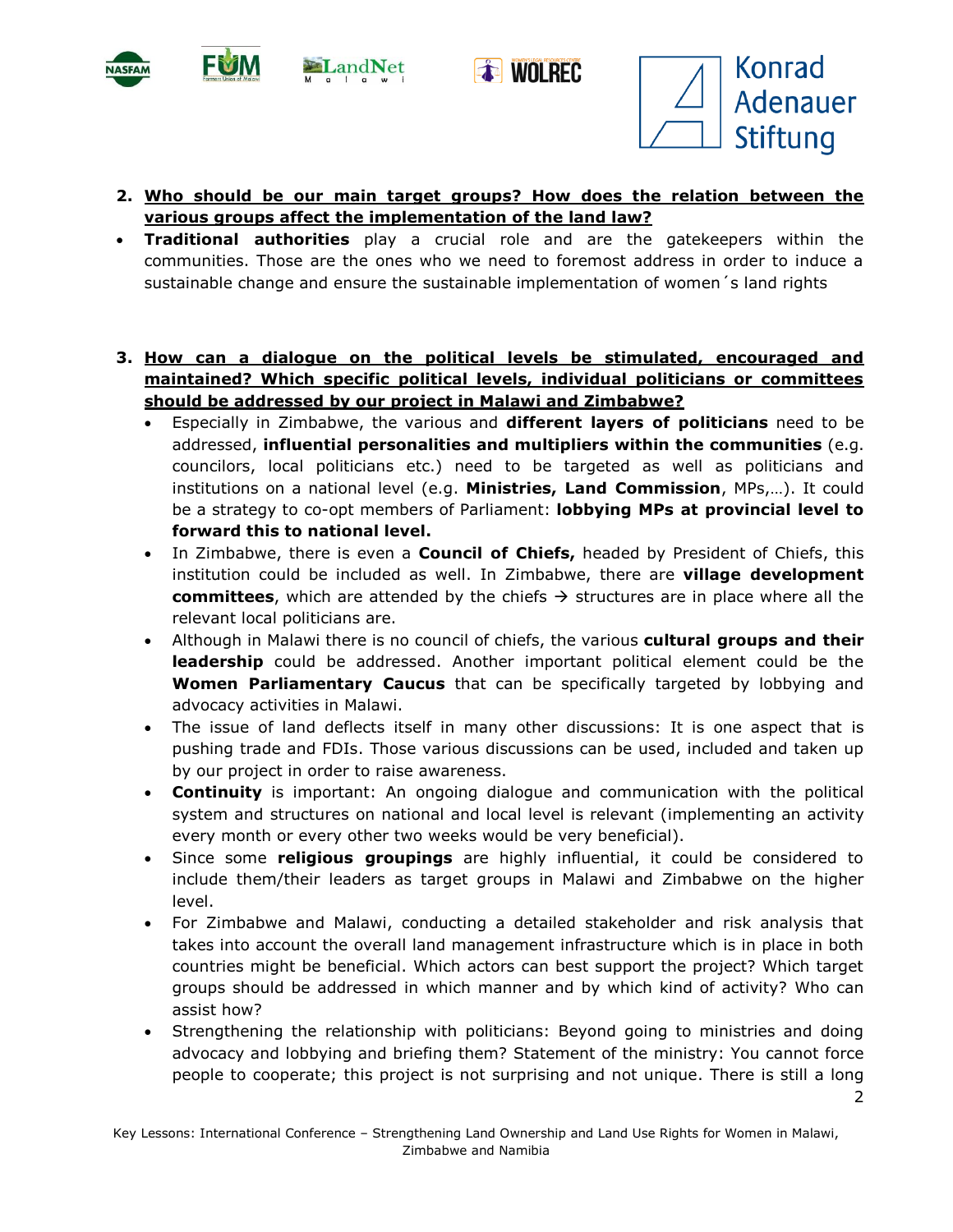







way to go and change needs time. Government officials are moved, no hand-over notes. Therefore, a **continuous advocacy and lobbying is necessary.**

- **4. How relevant are awareness campaigns for women in the regions at this stage? Is a 1-day sensitization workshop for traditional leaders in Malawi and Zimbabwe intensive enough?**
- In the beginning, a one-day training is a good start to transmit basic knowledge on land rights to women, but **as soon as the knowledge on the women´s sight is profounder, a longer training might be necessary** to address the issues in more detail
- Taking women away from home for four days is not necessary/feasible
- **Training of trainers of community based trainers**; community mobilisers should be able to plan to do outreach activities , in order to avoid disengagement
- It is a marathon not to sprint; awareness is an activity which will take a lot of time and needs long breath
- A **long training of 4-5 days of T/As might be necessary**, since the project needs their support in order to forward the messages to the communities and the subordinate T/As and chiefs. Only by doing so, the project can have a **sustainable impact**. **Multipliers as the role model T/As and the community facilitators** (mobilizers/paralegals/parasurveyers) within the community are essential as agents of change since the community meetings are held only twice a month or once a month only and we cannot go to every T/A every week but we need to use existing structures.
- Regular **monitoring and follow-up-meetings** should be conducted.

## **5. Would it be useful to have a written version of the customary law similar to Namibia?**

- This might increase the work for ministry of justice and also for traditional leaders
- in Zimbabwe: Ministry of justice tried to do something like that; In Malawi, nothing comparable has been undertaken, although there was a project of African Law Project (comprising the countries Malawi, Zimbabwe, Sambia, Nigeria) on land, succession and farming
- When talking about writing down the customary law for Zimbabwe and Malawi, caution is needed, since the different situations in the countries need to be taken into account (ethnic diversity in each district, numerous differing customary laws, in Malawi: 280T/As with 20 village headmen under each one of them); Malawi and Zimbabwe can learn from Namibia but also needs to do this with **caution**.
- Chingaipe: by-laws are made by Parliament; laws have been developed in our area; in Malawi T/A says district assembly makes by-laws  $=$  nominal laws
- **In principal, coming up with written customary law is doable**